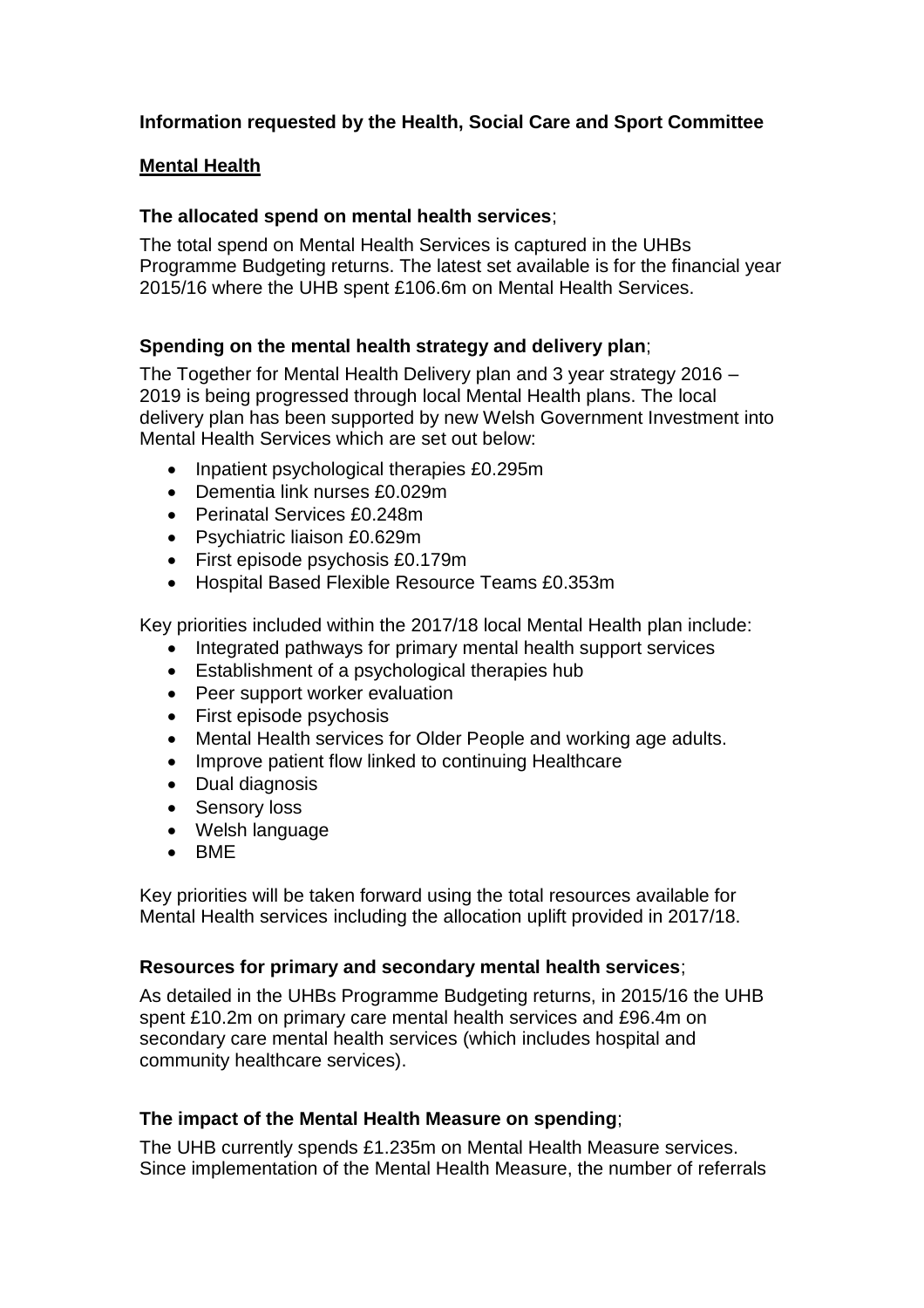into the Mental Health Measure service and Community Mental Health Teams is as follows.

| Year    | <b>Mental Health</b> | Community             |
|---------|----------------------|-----------------------|
|         | Measure              | <b>Mental Health</b>  |
|         | Referrals            | <b>Team Referrals</b> |
| 2013/14 | 3,886                | 6,187                 |
| 2014/15 | 7,220                | 6,910                 |
| 2015/16 | 9,464                | 7,090                 |
| 2016/17 | 11,048               | 6,964                 |

It was envisaged that the introduction of the Mental Health Measure Service would have led to a reduction in overall referrals into Community Mental Health Teams. As detailed above, this has not been the case. Therefore whilst there has been no reduction in spend, the Community Mental Health Teams are now seeing a higher level of appropriate referrals and a large amount of work undertaken by the Mental Health Measure team has met previously unmet need. Therefore, the introduction of the measure has increased spending and demand on Mental Health services.

#### **Spending on mental health services delivered on the prison estate (where applicable)**;

In 2016/17 the UHB spent £0.367m on mental health services delivered on the prison estate.

## **Patterns of demand and expenditure on mental health services in the last 5 years**;

| Year    | Inpatient<br>(Bed<br>Days) | <b>New</b><br><b>Outpatients</b> | <b>Follow Up</b><br><b>Outpatients</b> | <b>Daycare</b> | Community<br>(Contacts) | PBC $(f'm)$   |
|---------|----------------------------|----------------------------------|----------------------------------------|----------------|-------------------------|---------------|
| 2012/13 | 131,572                    | 2,169                            | 14,528                                 | 15,034         | 74,214                  | 101.844       |
| 2013/14 | 125,522                    | 2,134                            | 14,363                                 | 13,932         | 74,313                  | 105.494       |
| 2014/15 | 114,977                    | 2,329                            | 14,003                                 | 13,054         | 73,264                  | 107.753       |
| 2015/16 | 111,638                    | 2,646                            | 13,003                                 | 11,510         | 72,990                  | 106.636       |
| 2016/17 | 107,683                    | 1,896                            | 11,701                                 | 10,109         | 72,229                  | Not Available |

The patterns of activity and expenditure on Mental Health services for the last 5 years is shown in the following table.

The reduction in expenditure in 2015/16 was primarily due to reduction in prescribing costs due to the introduction of generic antipsychotic drugs and the modernisation of secondary care services where services were transferred from a hospital to a community setting.

**CARING FOR PEOPLE KEEPING PEOPLE WELL** 



Bwrdd Iechyd Prifysgol Caerdydd a'r Fro Cardiff and Vale **University Health Board**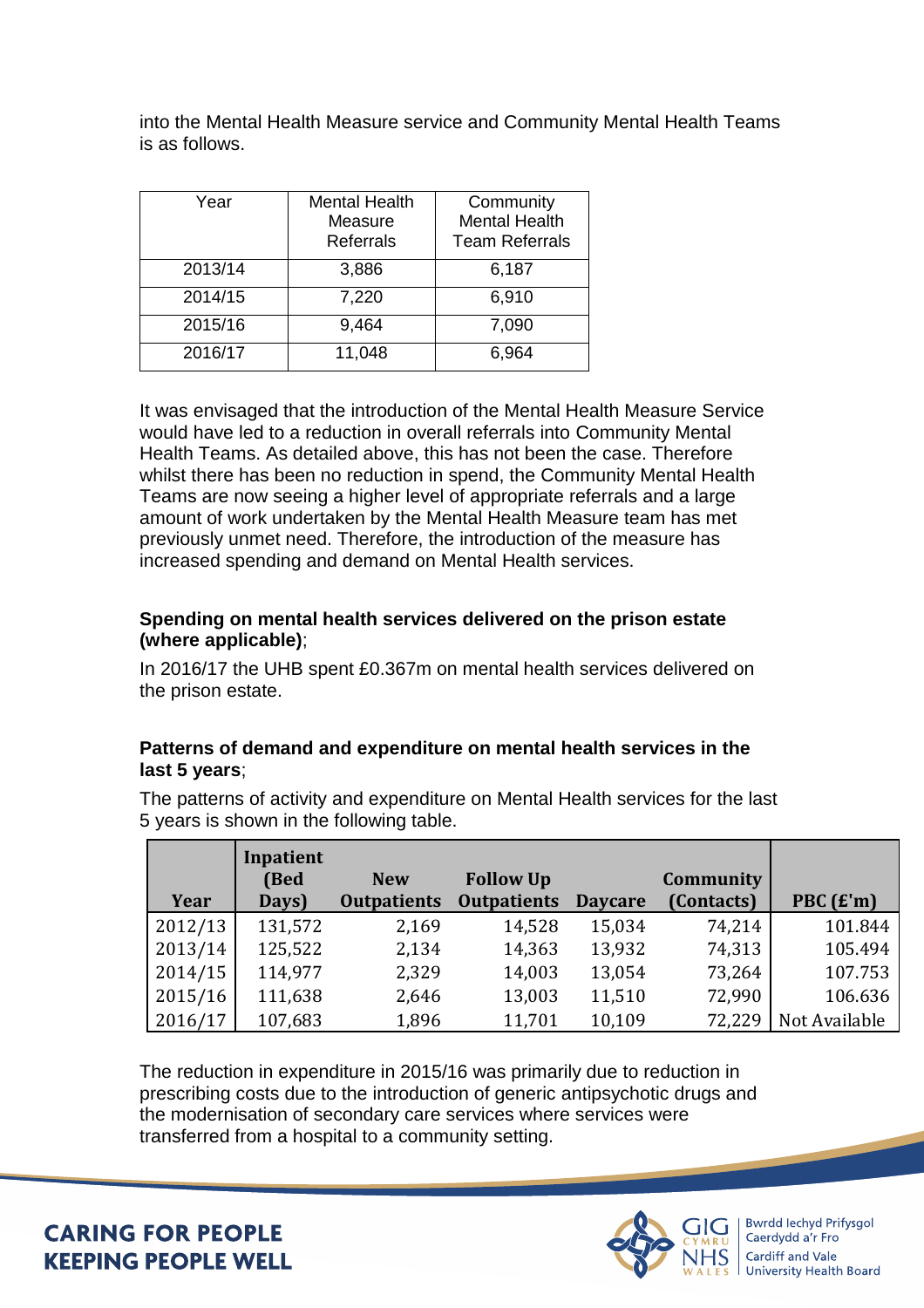**Details of the operation of the ring fence for the mental health budget, including the extent to which it has determined spending on mental health; and the purpose and value of the ring fence.** 

Mental Health services forms one of eight Clinical Service Boards within the UHB. The way the Mental Health Clinical Board is managed, both with regard to service provision and budgets, are no different to any other Clinical Board in the UHB. The Clinical Board is treated equally to all other areas in respect of budget setting and financial management. It gets internally funded for agreed cost pressures e.g. pay inflation, Continuing Healthcare growth and for service specific issues, and is required to live within agreed budgets. Specific Welsh Government investment funding is passed down to Mental Health Budgets and this is consistent with investments made in other service areas. This approach is not to the detriment of Mental Health services as the UHB spends significantly more on Mental Health services than the ring fenced amount which was £7.9m in 2015/16. Therefore, the ring fence does not determine the levels of spend on Mental Health services in the UHB.

# **Financial Performance**

## **Details of overspend / underspend and reasons for this;**

The UHB has a planned deficit of £30.9m for 2017/18. This is comprised of a brought forward accumulated deficit of £54.5m from previous years netted down by an in year surplus of £23.6m. Achievement of the in-year surplus is dependent upon the delivery of cost savings and cost containment measures, some of which will be one off opportunities. A summary of the 2017/18 financial plan is shown below.

|                                                 | 2017/18 Plan<br>Em |
|-------------------------------------------------|--------------------|
| b/f underlying deficit                          | (54.5)             |
| Net allocation uplift (including LTA inflation) | 23.4               |
| Cost pressures                                  | (39.0)             |
| Investments                                     | (1.6)              |
| Savings required                                | 35.0               |
| One off opportunities                           | 5.8                |
| In year Financial Plan                          | 23.6               |
|                                                 |                    |
| <b>Planned Surplus/(Deficit)</b>                | 130.               |



**CARING FOR PEOPLE KEEPING PEOPLE WELL**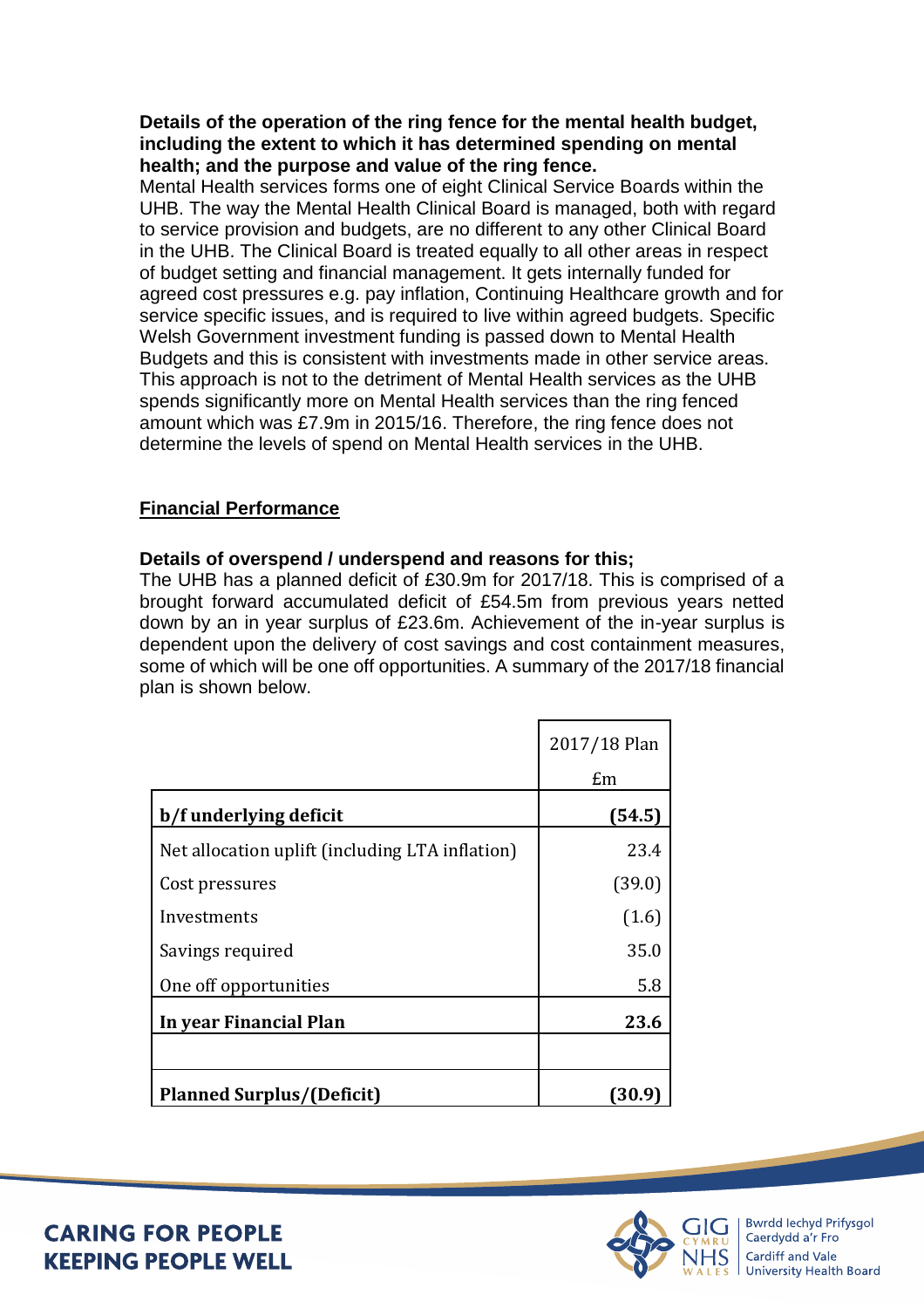This shows that the UHB has a £23.4m allocation uplift and has £39.0m of cost pressures. It therefore intends to deliver £35m (4%) cost savings in order to meet unfunded cost pressures, essential investments and reduce the overall projected deficit.

The key issue for the UHB is addressing its accumulated deficit which it has had for a number of years. Some of the key drivers for the accumulated deficit have been:

- Non delivery of recurrent CIPs as set out in plans (which underpinned recurrent spending decisions) and reliance on non-recurring opportunities;
- Operational pressures outside of the plan;
- Funding for growth and delivery of planned care, unplanned care and other targets above the resources available;
- Other investments and cost pressures funded made that have added to the underlying deficit.

In this context, the UHB has incurred a number of unfunded service pressures in recent years, some of which are unavoidable and some with a degree of choice. The main areas of spend are set out below:

- RTT delivery
- Unscheduled care
- Cancer and stroke
- Critical care
- Staffing pressures
- Income reductions
- Revenue costs of capital developments
- Sustaining services
- Service improvements
- Service and operational pressures

These costs are in excess of national cost pressures as these have been assumed to have been largely funded by allocation increases and cost savings made.

The UHB recognises the need to manage within the resources available and its 2017/18 financial plan aims to:

- Focus on the recurrent achievement of the CIP target;
- Ensure cost pressures are managed;
- Limit investment to those areas that are unavoidable and essential
- Deliver an in year improved financial position.

#### **Key pressure areas and plans in place to make improvements;**

The biggest financial challenge facing the UHB is the delivery of a significant CIP target, which equates to circa 4% of relevant budgets. At the same time the UHB has to manage a number of in year cost pressures. The main pressure areas are within medicines, continuing healthcare, GMS services and nursing. The latter is a particular problem due to recruitment difficulties

**CARING FOR PEOPLE KEEPING PEOPLE WELL** 



**Bwrdd lechyd Prifysgol** Caerdydd a'r Fro Cardiff and Vale **University Health Board**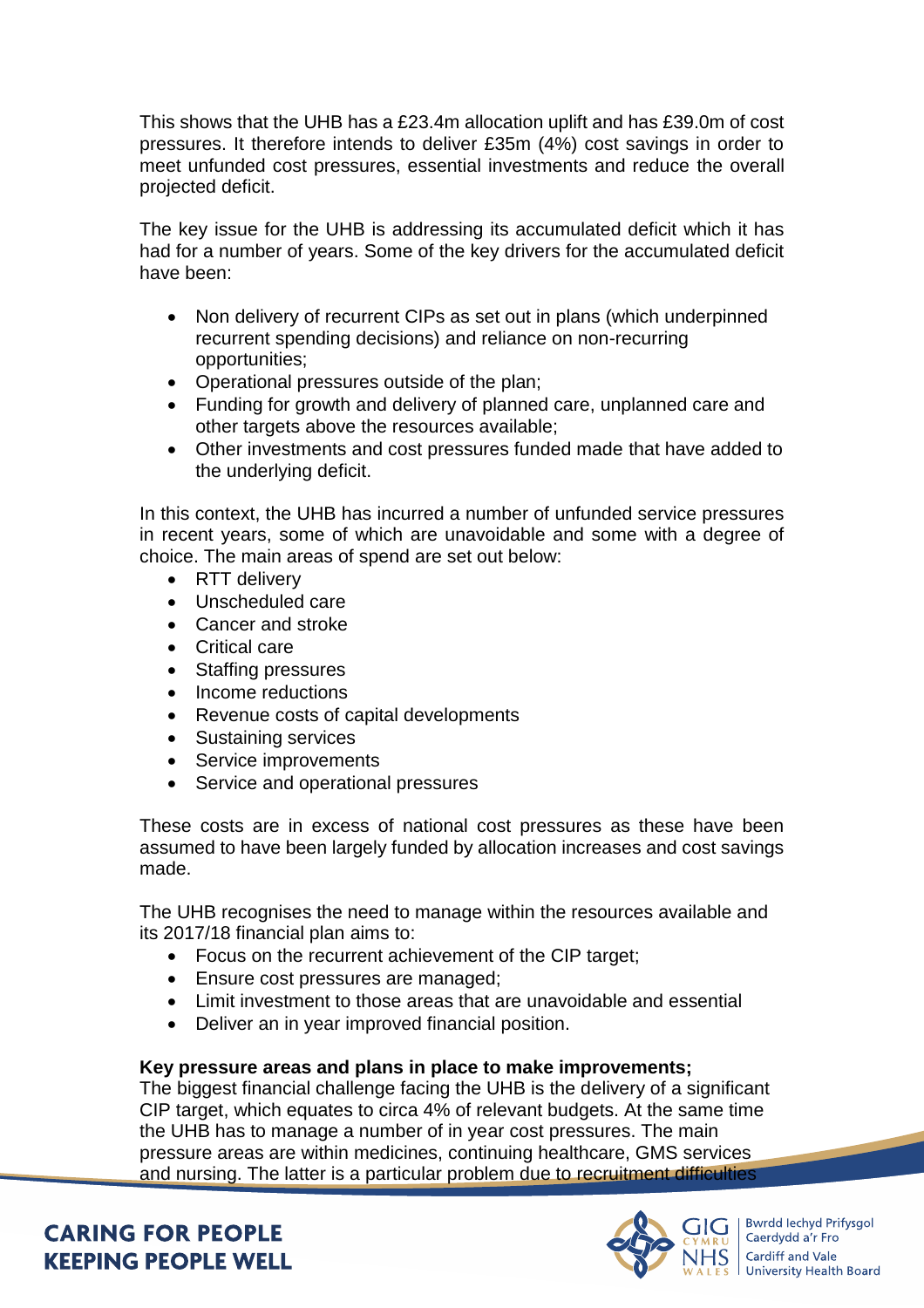and the reliance upon agency staff, albeit usage is now restricted to contracted agencies. The other pressure areas are delivering planned improvements in the key performance areas of waiting times in planned and unscheduled care. Both have been areas where the UHB has prioritised resources in recent years and recurrent investments of £10.5m in planned care and £3m in emergency care have been made. The improvements made and targeted improvements for 2017/18 and shown below.

| Year    | $RTT > 36$ weeks | % EU wait < 4hours | EU wait $> 12$ hours |
|---------|------------------|--------------------|----------------------|
| 2015/16 | 1598             | 80.85              | 1098                 |
| 2016/17 | 1146             | 83.72              | 685                  |
| 2017/18 | 950              | 87.00              | 475                  |

## **Views on the perceptions that there remain opportunities for the NHS to make further efficiency savings;**

There has now been a sustained period where efficiency savings have been required to meet the costs of service growth and cost pressures. Each year, these savings are harder to deliver as the easier financial opportunities are identified and taken. Benchmarking does however indicate that there are still areas where further efficiencies are available. The achievement of these however will require some service transformation, improvements in clinical practice and eradicating unwarranted clinical variation. There are still opportunities in areas such as outpatient delivery and inpatient length of stay. Transformational change cannot however be delivered quickly and these opportunities will take longer to achieve e.g. 18 months.

# **Any projected spend on technology and infrastructure to support quality and efficiency;**

The UHB currently spends £3.3m revenue and £0.5m capital on IT. This expenditure supports the UHB in delivery of high quality services. The UHB would wish to continue its investment on IT infrastructure and its digital strategy both of which would support quality and efficiency. These investments will need to be met from within the overall resources available. The UHB has however made a number of bids to the Efficiency Through Technology Fund.

The UHB also spends some £15m per annum on discretionary capital and circa half of this is used to support infrastructure improvements to enhance the quality of healthcare provided. Such schemes in 2017/18 include theatre, patient facilities, ward and outpatient refurbishment and upgrades.

## **Response to Wales Audit Office (WAO) report on the implementation of the NHS Finances (Wales) Act 2014 (introducing 3 year financial plans to enable longer term planning);**

The Health Board acknowledges the useful contribution made by the Wales Audit Office in its report on the implementation of the Act and fully concurs with the responses made by the Welsh Government to this report.

Bwrdd Iechyd Prifysgol Caerdydd a'r Fro Cardiff and Vale **University Health Board** 

**CARING FOR PEOPLE KEEPING PEOPLE WELL**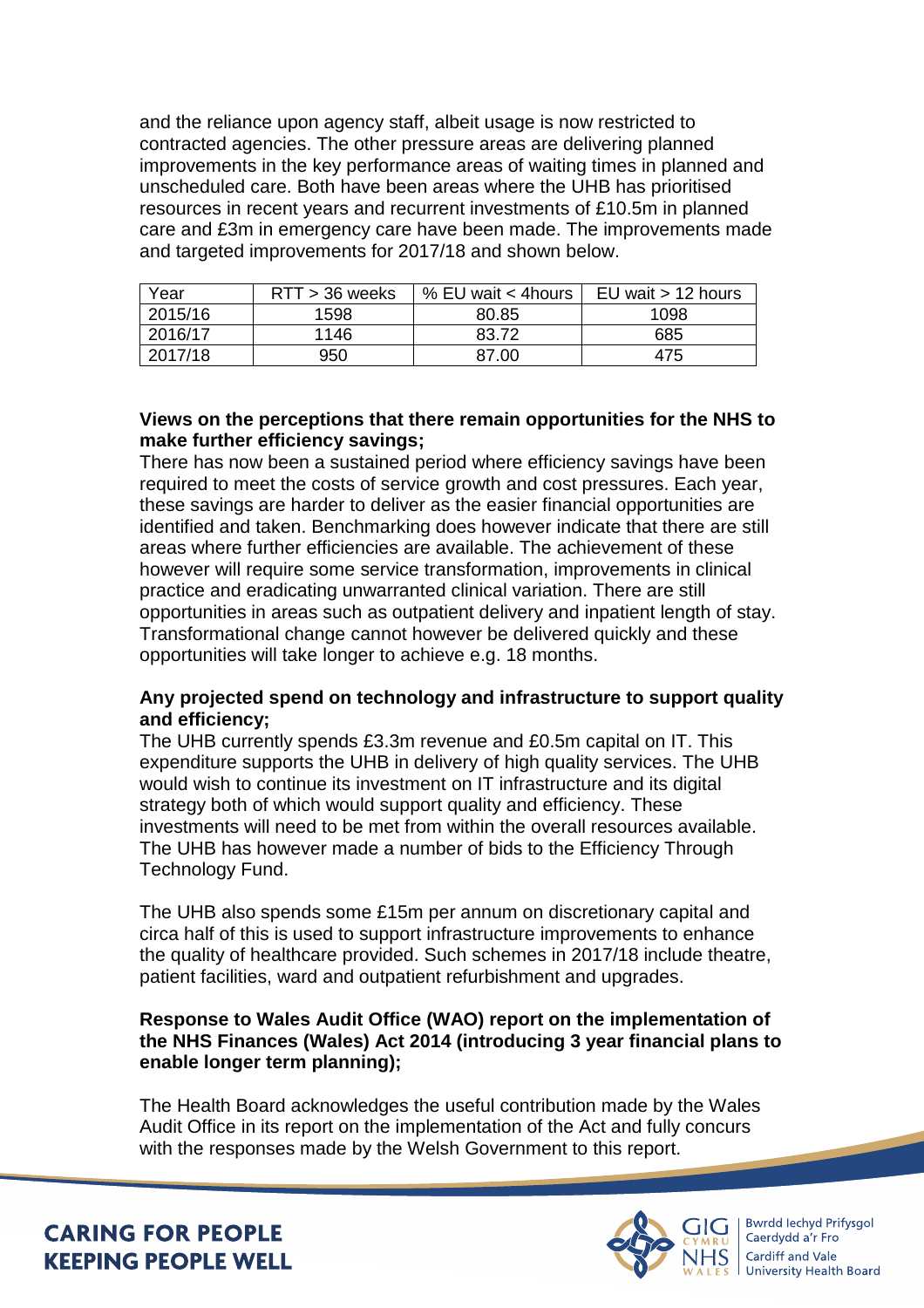Aligned to the Act, the UHB supports the research based approach which Welsh Government is increasingly adopting in financial policy development, such as the Institute of Fiscal Studies report into Welsh budgetary trade-offs; the Health Foundation's report on the financial sustainability of the NHS in Wales or the Nuffield Trust's 'Decade of austerity in Wales' report. Such evidence is focusing on the longer term resource requirements of the NHS and will serve to ensure that Wales is well placed to adopt best practice in resource allocation. Consequently, it is important that there is stability and consistency in the overall NHS budget alongside a recognition of the growing pressures facing the system. We welcome the fact that over the last budget cycle, the funding allocation to the NHS has broadly followed the recommendations in the Nuffield Trust and Health Foundation reports.

# **Views on the effectiveness of the 3 year plans**

The requirement for NHS organisations to develop financially balanced threeyear integrated plans provides the NHS with a clear framework to encourage longer term planning. This ensures that there is a focus on developing longer term solutions and actions in order to address the long-term challenges facing the NHS.

It is important to recognise that healthy lives are determined, not just by spending directly on health, but through communities which are prosperous, secure, active, well-educated and well-connected. The broader policy framework from Welsh Government has become increasingly consistent. Linking the NHS Finances (Wales) Act with the Wellbeing of Future Generations Act, for instance, has increased the focus on long term planning and collaboration with public sector partners. Likewise, prudent healthcare and the development of the value agenda helps to provide a longer term solution to address the issues facing the NHS.

## **The reasons why none of the NHS bodies have so far made use of the new financial flexibilities under the Act;**

A number of Health Boards have faced significant challenges in preparing for the 2017/18 financial year. There are currently three Health Boards, including Cardiff and Vale UHB that have been placed in Welsh Government's targeted intervention status as a result of their financial positions. In addition there is one Health Board that is in Special Measure status and other organisations are also reporting in-year financial deficits.

The Health Board was placed in Targeted Intervention in September 2016 when Welsh Government was not in a position to agree its three year plan. As a result of this, the Health Board has been operating under Annual Operating Plan arrangements. Coupled with the significant accumulated underlying deficit the Health Board has not been in a position to consider the flexibilities that the Act provides. However, the underlying principle of developing three year plans provides a clear framework to support longer term planning which is supported.

**CARING FOR PEOPLE KEEPING PEOPLE WELL** 



Bwrdd Iechyd Prifysgol Caerdydd a'r Fro Cardiff and Vale **University Health Board**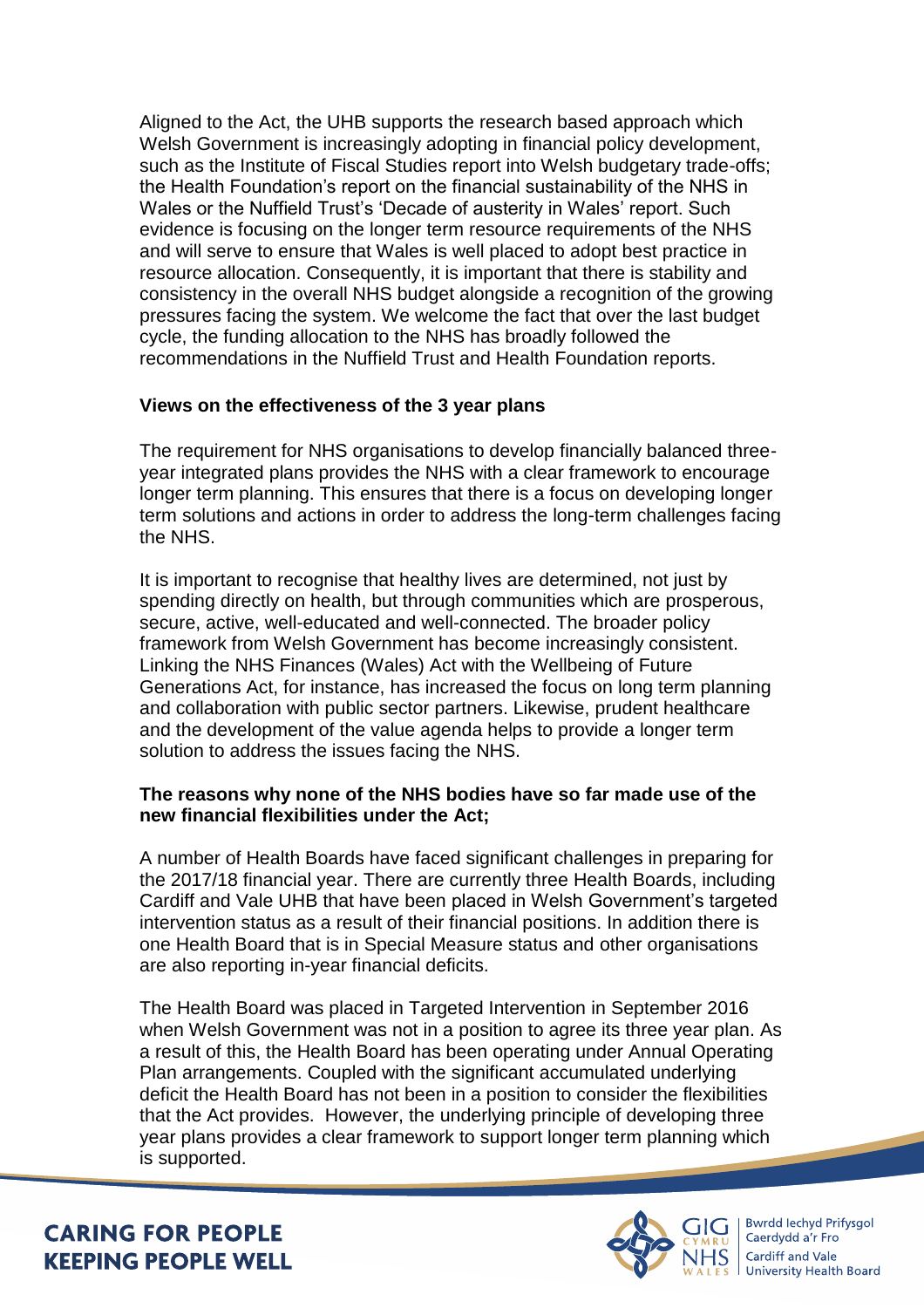# **The Pace of Change**

## **Views on how effective current funding mechanisms are in driving transformational change;**

Health Boards are currently funded on an annual basis but have the ability to ask for flexibility around this through the submission of their Integrated Medium Term Plans. The premise of this is that it allows for financial break even over a three year period which provides time to delivery transformational change which normally takes circa 18 months to achieve. This option however is only available to those organisations who have approved plans and currently only 3 of the 7 LHBs are in this position. There is also a danger in this approach in so far that resources can be borrowed on the expectation that future savings will be made. If these savings, for some unforeseen reason are not delivered, it could result in a significant recurrent deficit.

#### **The extent to which a preventative approach to funding services is currently possible;**

LHBs can make deliberate choices as to what services to fund and the level to which they are funding. This is flexibility to invest up stream in preventative solutions in order to avoid future growth in the demand and costs of services. This however is a longer term approach and is unlikely to have any material impact in the current three year planning cycle. There are also conflicting priorities and pressures in delivering in year Tier 1 targets such as RTT and living within the resources available as opposed to investing in the longer term health of the population.

## **Action the NHS bodies would like to see from the Welsh Government to address these issues;**

In recent years the Welsh NHS has managed to deliver an overall reasonable, but still challenging financial settlement. Not all of this however has been made available to the service via their allocation uplift as some resources have been used to provide structural support to financially struggling organisations and to take forward Welsh Government priorities and policy developments. In addition, a significant proportion of the NHS allocation is ring fenced. Relaxing ring fencing arrangements and providing a greater level of discretionary growth would provide greater flexibility in the delivery of sustainable services.

## **Views on the perceptions that there remain opportunities for the NHS to make further efficiency savings;**

There are always opportunities to make further efficiencies. These however are getting harder to deliver each year as the easier opportunities are taken. There is a limit as to what level of recurrent savings can be achieved on an annual basis. Recent research and experience indicates that the continued delivery of 2% annual savings would be at the top end of what is sustainable. This in itself will not be sufficient for the UHB to restore financial balance is the medium term. Therefore wider ranging transformation change is required, but this has a long lead in time to achieve.

# **CARING FOR PEOPLE KEEPING PEOPLE WELL**



Bwrdd Iechyd Prifysgol Caerdydd a'r Fro Cardiff and Vale **University Health Board**